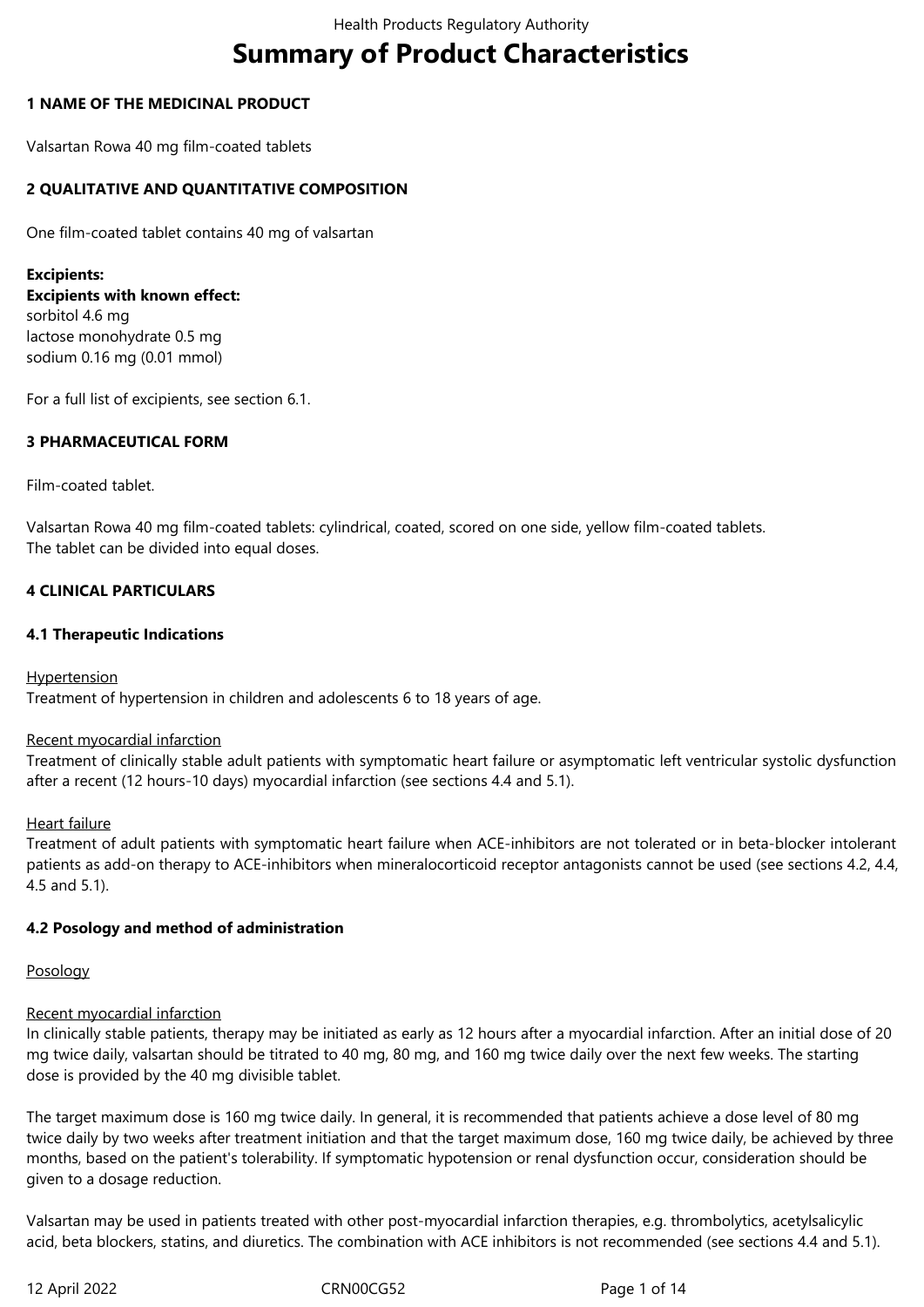Evaluation of post-myocardial infarction patients should always include assessment of renal function.

#### Heart failure

The recommended starting dose of Valsartan Rowa is 40 mg twice daily. Uptitration to 80 mg and 160 mg twice daily should be done at intervals of at least two weeks to the highest dose, as tolerated by the patient. Consideration should be given to reducing the dose of concomitant diuretics. The maximum daily dose administered in clinical trials is 320 mg in divided doses.

Valsartan may be administered with other heart failure therapies. However, the triple combination of an ACE inhibitor, valsartan and a beta blocker or a potassium-sparing diuretic is not recommended (see sections 4.4 and 5.1). Evaluation of patients with heart failure should always include assessment of renal function.

#### *Additional information on special populations*

#### Elderly

No dose adjustment is required in elderly patients.

#### Renal impairment

No dose adjustment is required for adult patients with a creatinine clearance >10 ml/min (see sections 4.4 and 5.2).

#### Hepatic impairment

Valsartan Rowa is contraindicated in patients with severe hepatic impairment, biliary cirrhosis and in patients with cholestasis (see sections 4.3, 4.4 and 5.2). In patients with mild to moderate hepatic impairment without cholestasis, the dose of valsartan should not exceed 80 mg.

#### Paediatric population

### Paediatric hypertension

For children and adolescents who are unable to swallow tablets, the use of the Valsartan oral solution is recommended. The systemic exposure and peak plasma concentration of valsartan is about 1.7-fold and 2.2-fold higher with the solution compared to the tablets.

### *Children and adolescents 6 to 18 years of age*

The initial dose is 40 mg once a daily for children weighing below 35 kg and 80 mg daily for those weighing 35 kg or more. The dose should be adjusted based on blood pressure response. For maximum doses studied in clinical trials please refer to the table below:

Doses higher than those listed have not been studied and are therefore not recommended.

| Weight                          | Maximum dose studied in clinical trials |
|---------------------------------|-----------------------------------------|
| $\geq$ 18 kg to < 35 kg   80 mg |                                         |
| $\geq$ 35kg to < 80 kg   160 mg |                                         |
| ≥80kg to $\leq$ 160 kg   320 mg |                                         |

For children already started on valsartan prior to the age of six years, please refer to the posology for Valsartan oral solution (Children 1 to less than 6 years of age).

### *Children less than 6 years of age*

For children aged 1 to 5 years and for those having difficulties in swallowing the tablet, Valsartan oral solution is recommended. Available data are described in sections 4.8, 5.1 and 5.2. However safety and efficacy of valsartan in children below 1 year of age have not been established.

### *Switching from oral solution to tablets*

If switching from oral solution to tablets is considered clinically essential, initially the same dose in milligrams should be given. Subsequently, frequent blood pressure monitoring should be performed taking into account potential under-dosing and the dose should be titrated further based on blood pressure response and tolerability.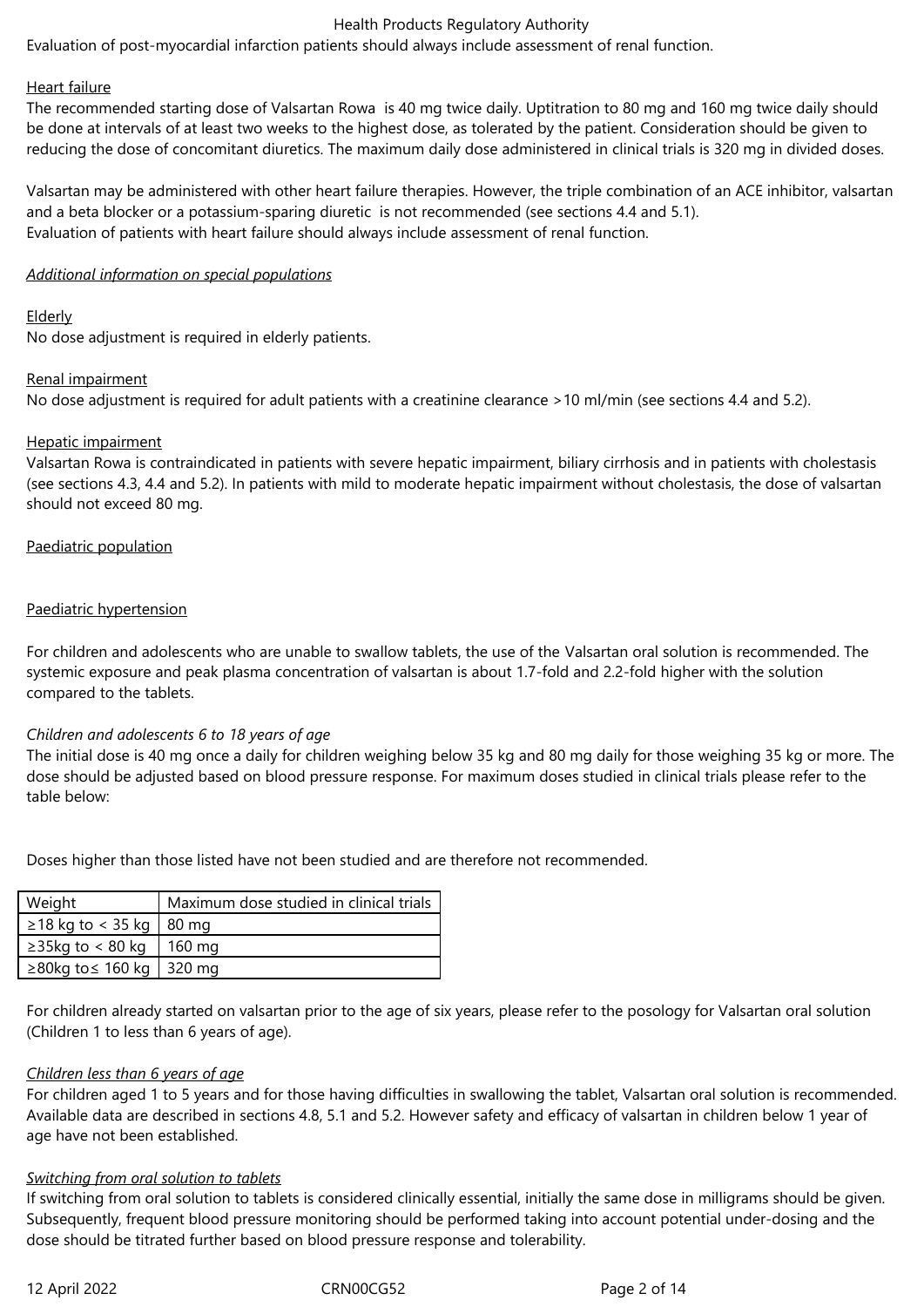# *Use in paediatric aged 6 to 18 years with renal impairment*

Use in paediatric patients with a creatinine clearance <30 ml/min and paediatric patients undergoing dialysis has not been studied, therefore valsartan is not recommended in these patients. No dose adjustment is required for paediatric patients with a creatinine clearance >30 ml/min. Renal function and serum potassium should be closely monitored (see section 4.4 and 5.2)

# *Use in paediatric population aged 6 to 18 years with hepatic impairment*

As in adults, valsartan is contraindicates in paediatric patients with severe hepatic impairment, biliary cirrhosis and in patients with cholestasis ( see sections 4.3, 4.4 and 5.2). There is a limited clinical experience with valsartan in paediatric patients with mild to moderate hepatic impairment. The dose of valsartan should not exceed 80 mg in these patients.

# *Paediatric heart failure and recent myocardial infarction*

Valsartan is not recommended for the treatment of heart failure or recent myocardial infarction in children and adolescents below the age of 18 years due to the lack of data on safety and efficacy.

# *Method of administration*

Valsartan Rowa may be taken independently of a meal and should be administered with water.

# **4.3 Contraindications**

-Hypersensitivity to the active substance or to any of the excipients listed in section 6.1..

-Severe hepatic impairment, biliary cirrhosis and cholestasis.

-Second and third trimester of pregnancy (see sections 4.4 and 4.6).

- The concomitant use of Valsartan Rowa with aliskiren-containing products is contraindicated in patients with diabetes mellitus or renal impairment (GFR < 60 ml/min/1.73 m<sup>2</sup>) (see sections 4.5 and 5.1).

# **4.4 Special warnings and precautions for use**

# Hyperkalaemia

Concomitant use with potassium supplements, potassium-sparing diuretics, salt substitutes containing potassium, or other agents that may increase potassium levels (heparin, etc.) is not recommended. Monitoring of potassium should be undertaken as appropriate.

### Sodium- and/or volume-depleted patients

In severely sodium-depleted and/or volume-depleted patients, such as those receiving high doses of diuretics, symptomatic hypotension may occur in rare cases after initiation of therapy with Valsartan Rowa. Sodium and/or volume depletion should be corrected before starting treatment with Valsartan Rowa, for example by reducing the diuretic dose.

### Renal artery stenosis

In patients with bilateral renal artery stenosis or stenosis to a solitary kidney, the safe use of Valsartan Rowa has not been established.

Short-term administration of Valsartan Rowa to twelve patients with renovascular hypertension secondary to unilateral renal artery stenosis did not induce any significant changes in renal haemodynamics, serum creatinine, or blood urea nitrogen (BUN). However, other agents that affect the renin-angiotensin system may increase blood urea and serum creatinine in patients with unilateral renal artery stenosis, therefore monitoring of renal function is recommended when patients are treated with valsartan.

### Kidney transplantation

There is currently no experience on the safe use of Valsartan Rowa in patients who have recently undergone kidney transplantation.

# Primary hyperaldosteronism

Patients with primary hyperaldosteronism should not be treated with Valsartan Rowa as their renin-angiotensin system is not activated.

### Aortic and mitral valve stenosis, obstructive hypertrophic cardiomyopathy

As with all other vasodilators, special caution is indicated in patients suffering from aortic or mitral stenosis, or hypertrophic obstructive cardiomyopathy (HOCM).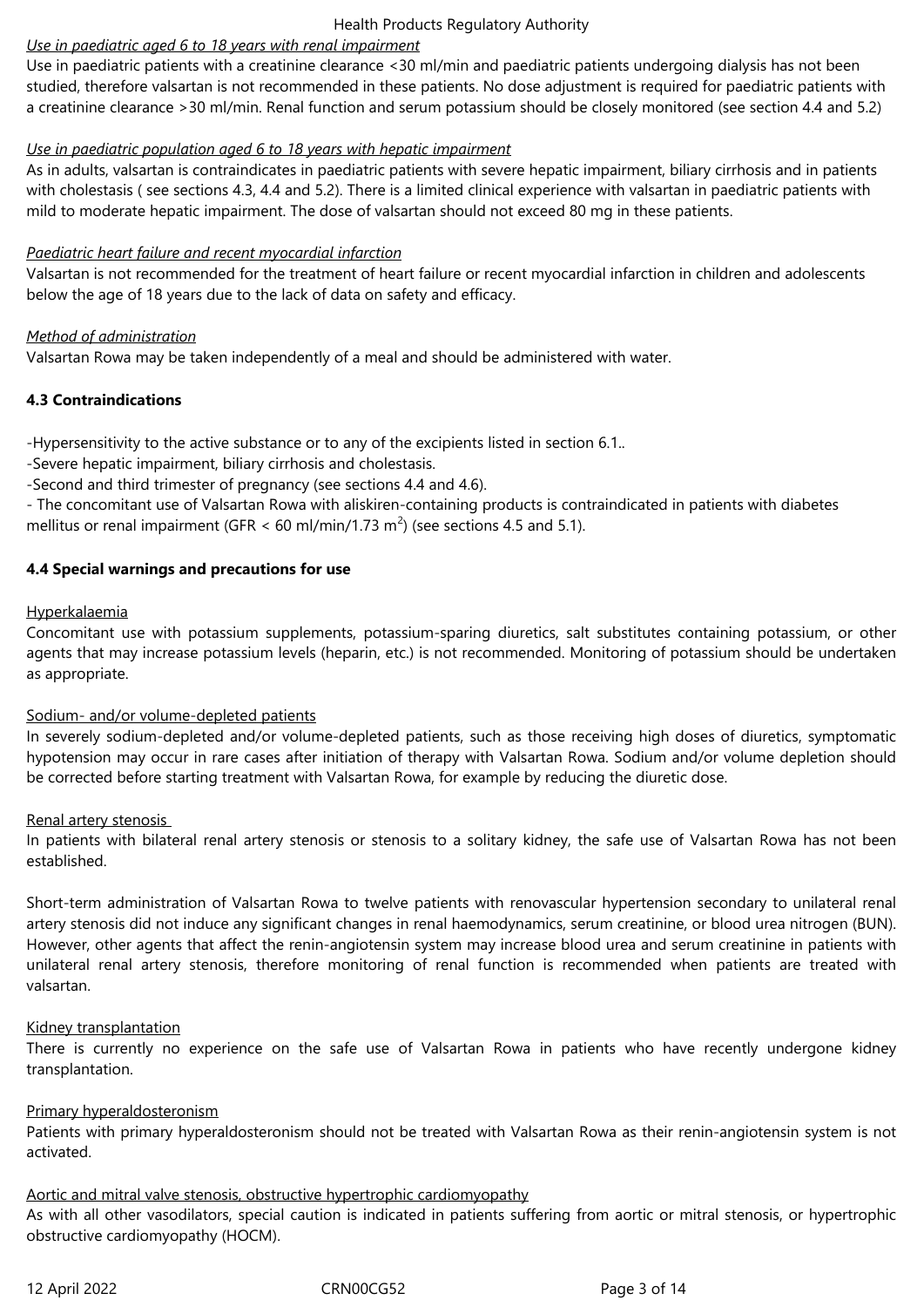### Impaired renal function

There is currently no experience on the safe use in patients with a creatinine clearance <10 ml/min and patients undergoing dialysis, therefore valsartan should be used with caution in these patients. No dose adjustment is required for adult patients with creatinine clearance >10 ml/min (see sections 4.2 and 5.2).

### Hepatic impairment

In patients with mild to moderate hepatic impairment without cholestasis, Valsartan Rowa should be used with caution (see sections 4.2 and 5.2).

# **Pregnancy**

Angiotensin II Receptor Antagonists (AIIRAs) should not be initiated during pregnancy. Unless continued AIIRAs therapy is considered essential, patients planning pregnancy should be changed to alternative anti-hypertensive treatments which have an established safety profile for use in pregnancy. When pregnancy is diagnosed, treatment with AIIRAs should be stopped immediately, and, if appropriate, alternative therapy should be started (see sections 4.3 and 4.6).

# Recent myocardial infarction

The combination of captopril and valsartan has shown no additional clinical benefit, instead the risk for adverse events increased compared to treatment with the respective therapies (see sections 4.2 and 5.1). Therefore, the combination of valsartan with an ACE inhibitor is not recommended.

Caution should be observed when initiating therapy in post-myocardial infarction patients. Evaluation of post-myocardial infarction patients should always include assessment of renal function (see section 4.2).

Use of Valsartan Rowa in post-myocardial infarction patients commonly results in some reduction in blood pressure, but discontinuation of therapy because of continuing symptomatic hypotension is not usually necessary provided dosing instructions are followed (see section 4.2).

# Heart Failure

The risk of adverse reactions, especially hypotension, hyperkalaemia and decreased renal function (including acute renal failure), may increase when Valsartan Rowa is used in combination with an ACE-inhibitor. In patients with heart failure, the triple combination of an ACE inhibitor, a beta blocker and Valsartan Rowa has not shown any clinical benefit (see section 5.1). This combination apparently increases the risk for adverse events and is therefore not recommended. Triple combination of an ACE-inhibitor, a mineralocorticoid receptor antagonist and valsartan is also not recommended. Use of these combinations should be under specialist supervision and subject to frequent close monitoring of renal function, electrolytes and blood pressure.

Caution should be observed when initiating therapy in patients with heart failure. Evaluation of patients with heart failure should always include assessment of renal function (see section 4.2).

Use of Valsartan Rowa in patients with heart failure commonly results in some reduction in blood pressure, but discontinuation of therapy because of continuing symptomatic hypotension is not usually necessary provided dosing instructions are followed (see section 4.2).

In patients whose renal function may depend on the activity of the renin-angiotensin-aldosterone- system (e.g patients with severe congestive heart failure), treatment with ACE-inhibitors has been associated with oliguria and/or progressive azotaemia and in rare cases with acute renal failure and/or death. As valsartan is an angiotensin II receptor blocker, it cannot be excluded that the use of Valsartan Rowa may be associated with impairment of the renal function.

ACE-inhibitors and angiotensin II receptor blockers should not be used concomitantly in patients with diabetic nephropathy.

### History of angioedema

Angioedema, including swelling of the larynx and glottis, causing airway obstruction and/or swelling of the face, lips, pharynx, and/or tongue has been reported in patients treated with valsartan; some of these patients previously experienced angioedema with other drugs including ACE inhibitors. Valsartan Rowa should be immediately discontinued in patients who develop angioedema, and Valsartan Rowa should not be re-administered (see section 4.8).

### Dual blockade of the Renin-Angiotensin-Aldosterone System (RAAS)

There is evidence that the concomitant use of ACE-inhibitors, angiotensin II receptor blockers or aliskiren increases the risk of hypotension, hyperkalaemia and decreased renal function (including acute renal failure). Dual blockade of RAAS through the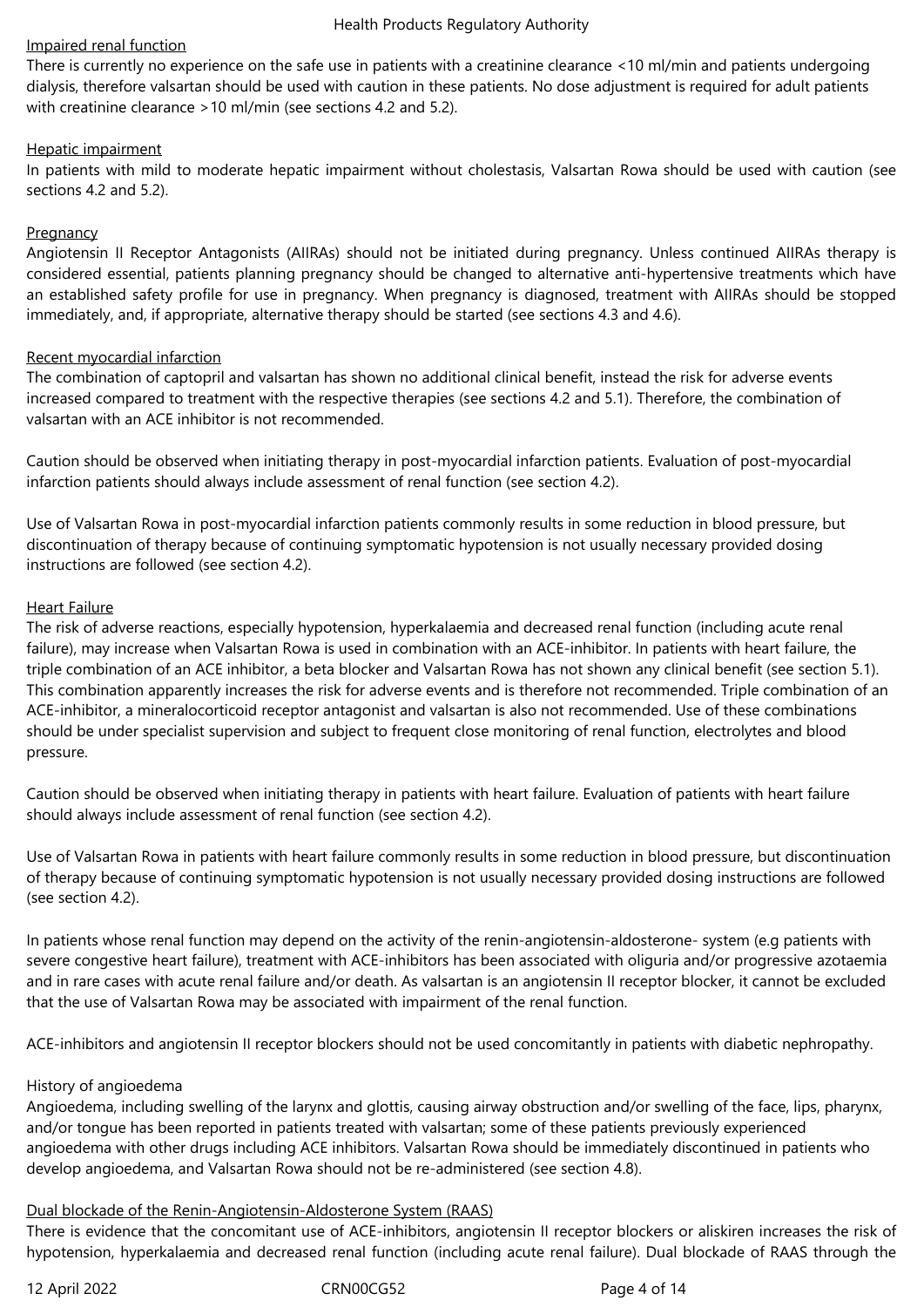combined use of ACE-inhibitors, angiotensin II receptor blockers or aliskiren is therefore not recommended (see sections 4.5 and 5.1).

If dual blockade therapy is considered absolutely necessary, this should only occur under specialist supervision and subject to frequent close monitoring of renal function, electrolytes and blood pressure.

ACE-inhibitors and angiotensin II receptor blockers should not be used concomitantly in patients with diabetic nephropathy.

### *Paediatric population*

# Impaired renal function

Use in paediatric patients with a creatinine clearance <30 ml/min and paediatric patients undergoing dialysis has not been studied, therefore valsartan is not recommended in these patients. No dose adjustment is required for paediatric patients with a creatinine clearance > 30 ml/min ( see section 4.2 and 5.2). Renal function and serum potassium should be closely monitored during treatment with valsartan. This applies particularly when valsartan is given in the presence of other conditions (fever, dehydration) likely to impair renal function.

# Impaired hepatic function

As in adults valsartan is contraindicated in paediatric patients with severe hepatic impairment, biliary cirrhosis and in patients with cholestasis (see section 4.3 and 5.2). There is limited clinical experience with valsartan in paediatric patients with mild to moderate hepatic impairment. The dose of valsartan should not exceed 80 mg in these patients.

# **Excipients:**

This medicine contains sorbitol.

Valsartan Rowa 40 mg film-coated tablets contain 4.6 mg sorbital in in each tablet.

Valsartan Rowa 40 mg film-coated tablets contains lactose. Patients with rare hereditary problems of galactose intolerance, total lactase deficiency or glucose-galactose malabsorption should not take this medicine. Valsartan Rowa 40 mg film-coated tablets contains sodium. This medicine contains less than 1 mmol sodium (23 mg) per tablet, that is to say essentially 'sodium-free'

# **4.5 Interaction with other medicinal products and other forms of interactions**

### Dual blockade of the Renin-Angiotensin-Aldosterone-System (RAAS) with ARBs, ACEIs, or aliskiren

Clinical trial data has shown that dual blockade of the renin-angiotensin-aldosterone-system (RAAS) through the combined use of ACE-inhibitors, angiotensin II receptor blockers or aliskiren is associated with a higher frequency of adverse events such as hypotension, hyperkalaemia and decreased renal function (including acute renal failure) compared to the use of a single RAAS-acting agent (see sections 4.3, 4.4 and 5.1)*.*

### Concomitant use not recommended.

### Lithium

Reversible increases in serum lithium concentrations and toxicity have been reported during concomitant administration of lithium with angiotensin converting enzyme inhibitors or angiotensin II receptor antagonists including with valsartan. If the combination proves necessary, a careful monitoring of serum lithium levels is recommended. If a diuretic is also used, the risk of lithium toxicity may presumably be increased further.

# *Potassium-sparing diuretics, potassium supplements, salt substitutes containing potassium and other substances that may increase potassium levels.*

If a medicinal product that affects potassium levels is considered necessary in combination with valsartan, monitoring of potassium plasma levels is advised.

# Caution required with concomitant use

*Non-steroidal anti-inflammatory medicines (NSAIDs), including selective COX-2 inhibitors, acetylsalicylic acid >3 g/day), and non-selective NSAIDs*

When angiotensin II antagonists are administered simultaneously with NSAIDs, attenuation of the antihypertensive effect may occur. Furthermore, concomitant use of angiotensin II antagonists and NSAIDs may lead to an increased risk of worsening of renal function and an increase in serum potassium. Therefore, monitoring of renal function at the beginning of the treatment is recommended, as well as adequate hydration of the patient.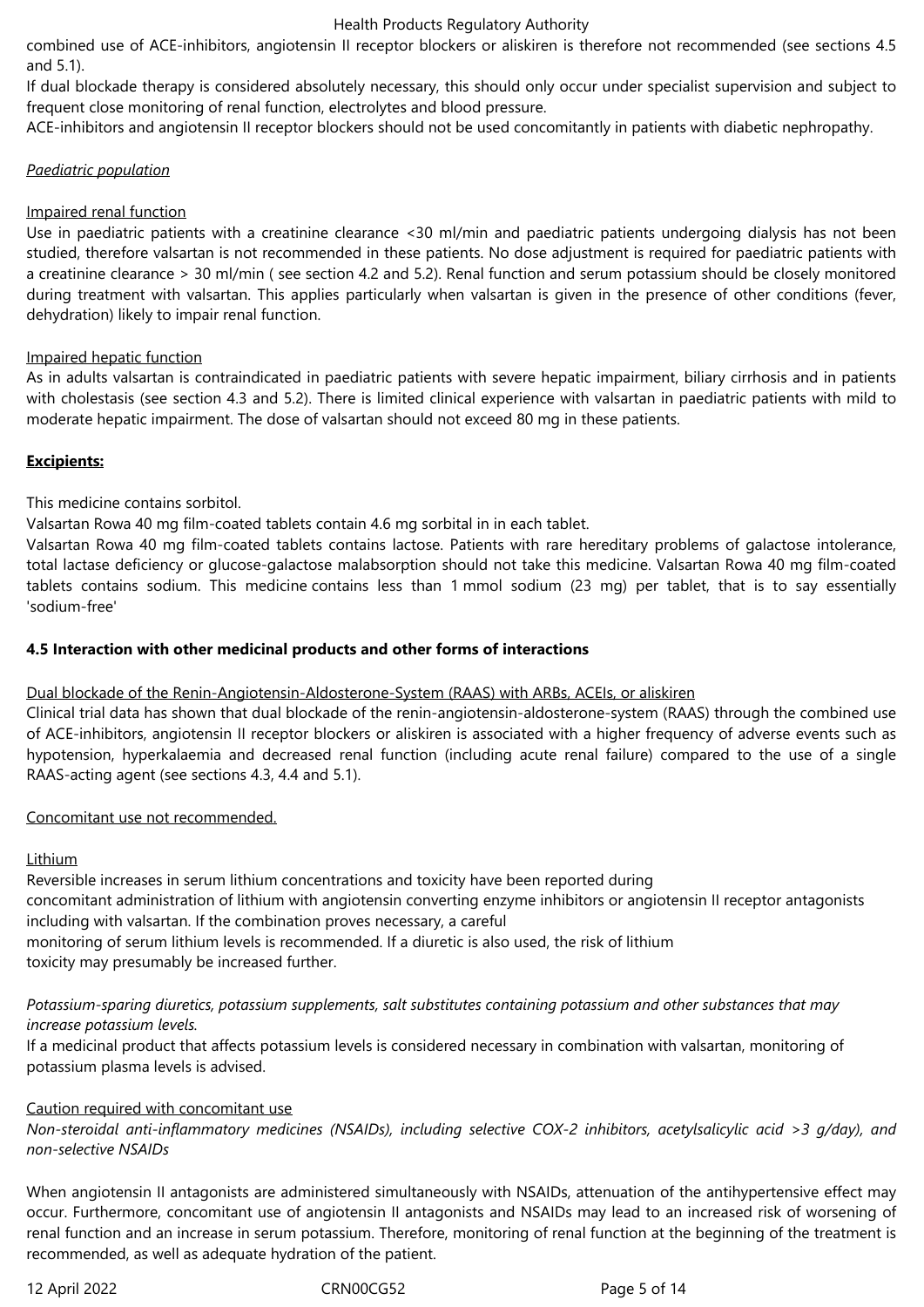# **Transporters**

In vitro data indicates that valsartan is a substrate of the hepatic uptake transporter OATP1B1/OATP1B3 and the hepatic efflux transporter MRP2. The clinical relevance of this finding is unknown. Co-administration of inhibitors of the uptake transporter (eg. rifampin, ciclosporin) or efflux transporter (eg. ritonavir) may increase the systemic exposure to valsartan. Exercise appropriate care when initiating or ending concomitant treatment with such drugs.

# **Others**

In drug interaction studies with valsartan, no interactions of clinical significance have been found with valsartan or any of the following substances: cimetidine, warfarin, furosemide, digoxin, atenolol, indometacin, hydrochlorothiazide, amlodipine, glibenclamide.

### *Paediatric population*

In hypertension in children and adolescents, where underlying renal abnormalities are common, caution is recommended with the concomitant use of valsartan and other substances that inhibit the renin angiotensis aldosterone system which may increase serum potassium. Renal function and serum potassium should be closely monitored.

# **4.6 Fertility, pregnancy and lactation**

Pregnancy:

The use of Angiotensin II Receptor Antagonists (AIIRAs) is not recommended during the first trimester of pregnancy (see section 4.4). The use of AIIRAs is contra-indicated during the second and third trimester of pregnancy (see sections 4.3 and 4.4).

Epidemiological evidence regarding the risk of teratogenicity following exposure to ACE inhibitors during the first trimester of pregnancy has not been conclusive; however, a small increase in risk cannot be excluded. Whilst there is no controlled epidemiological data on the risk with AIIRAs, similar risks may exist for this class of drugs. Unless continued AIIRA therapy is considered essential, patients planning pregnancy should be changed to alternative anti-hypertensive treatments which have an established safety profile for use in pregnancy.

When pregnancy is diagnosed, treatment with AIIRAs should be stopped immediately, and, if appropriate, alternative therapy should be started.

AIIRAs therapy exposure during the second and third trimesters is known to induce human fetotoxicity (decreased renal function, oligohydramnios, skull ossification retardation) and neonatal toxicity (renal failure, hypotension, hyperkalemia); see also section 5.3 "Preclinical safety data".

Should exposure to AIIRAs have occurred from the second trimester of pregnancy, ultrasound check of renal function and skull is recommended.

Infants whose mothers have taken AIIRAs should be closely observed for hypotension (see also sections 4.3 and 4.4).

# Breastfeeding

Because no information is available regarding the use of valsartan during breastfeeding, Valsartan Rowa is not recommended and alternative treatments with better established safety profiles during breast-feeding are preferable, especially while nursing a newborn or preterm infant.

### Fertility

Valsartan Rowa had no adverse effects on the reproductive performance of male or female rats at oral doses up to 200mg/kg/day. This dose is 6 times the maximum recommended human dose on a mg/m<sup>2</sup> basis ( calculations assume an oral dose of 320 mg/day and a 60-kg patient).

### **4.7 Effects on ability to drive and use machines**

No studies on the effects on the ability to drive have been performed. When driving vehicles or operating machines it should be taken into account that dizziness or weariness may occur.

### **4.8 Undesirable effects**

In controlled clinical studies in adult patients with hypertension, the overall incidence of adverse reactions (ADRs) was comparable with placebo and is consistent with the pharmacology of valsartan. The incidence of ADRs did not appear to be related to dose or treatment duration and also showed no association with gender, age or race.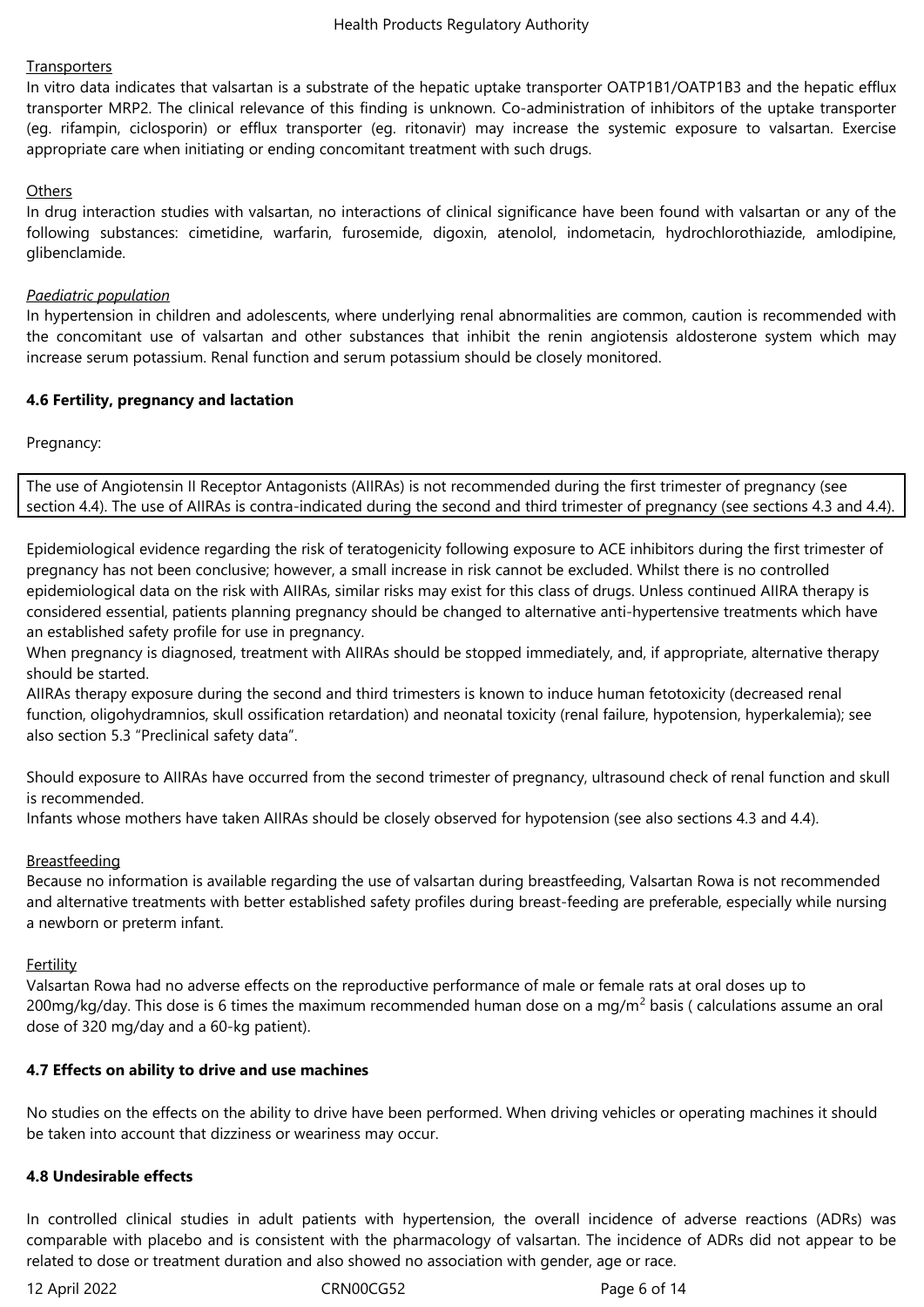The ADRs reported from clinical studies, post-marketing experience and laboratory findings are listed below according to system organ class.

Adverse reactions are ranked by frequency, the most frequent first, using the following convention: very common ( $\geq 1/10$ ); common (≥1/100 to <1/10); uncommon (≥1/1,000 to <1/100); rare (≥1/10,000 to <1/1,000) very rare (<1/10,000), not known (frequency cannot be estimated from the available data).

Within each frequency grouping, adverse reactions are ranked in order of decreasing seriousness.

For all the ADRs reported from post-marketing experience and laboratory findings, it is not possible to apply any ADR frequency and therefore they are mentioned with a "not known" frequency.

• Hypertension

| <b>Blood and lymphatic system disorders</b>                 |                                                                |
|-------------------------------------------------------------|----------------------------------------------------------------|
| Not known                                                   | Decrease in haemoglobin, Decrease in haematocrit, Neutropenia, |
|                                                             | Thrombocytopenia                                               |
| Immune system disorders                                     |                                                                |
| Not known                                                   | Hypersensitivity including serum sickness                      |
| <b>Metabolism and nutrition disorders</b>                   |                                                                |
| Not known                                                   | Increase of serum potassium, Hyponatraemia                     |
| Ear and labyrinth system disorders                          |                                                                |
| Uncommon                                                    | Vertigo                                                        |
| <b>Vascular disorders</b>                                   |                                                                |
| Not known                                                   | Vasculitis                                                     |
| Respiratory, thoracic and mediastinal disorders             |                                                                |
| Uncommon                                                    | Cough                                                          |
| <b>Gastrointestinal disorders</b>                           |                                                                |
| Uncommon                                                    | Abdominal pain                                                 |
| <b>Hepato-biliary disorders</b>                             |                                                                |
| Not known                                                   | Elevation of liver function values including increase of serum |
|                                                             | bilirubin                                                      |
| Skin and subcutaneous tissue disorders                      |                                                                |
| Not known                                                   | Angioedema, Dermatitis bullous, Rash, Pruritus                 |
| <b>Musculoskeletal and connective tissue disorders</b>      |                                                                |
|                                                             |                                                                |
| Not known                                                   | Myalgia                                                        |
| <b>Renal and urinary disorders</b>                          |                                                                |
| Not known                                                   | Renal failure and impairment, Elevation of serum creatinine    |
| <b>General disorders and administration site conditions</b> |                                                                |

### *Paediatric population*

### *Hypertension*

The antihypertensive effect of valsartan has been evaluated in two randomised, double-blind clinical studies (each followed by an extension period or study) and one open-label study. These studies included 711 paediatric patients from 6 to less than18 years of age with and without chronic kidney disease (CKD), of which 560 patients received valsartan. With the exception of isolated gastrointestinal disorders (such as abdominal pain, nausea, vomiting) and dizziness, no relevant differences in terms of type, frequency and severity of adverse reactions were identified between the safety profile for paediatric patients aged 6 to less than 18 years and that previously reported for adult patients.

Neurocognitive and developmental assessment of paediatric patients aged 6 to 16 years of age revealed no overall clinically relevant adverse impact after treatment with Valsartan Rowa for up to one year.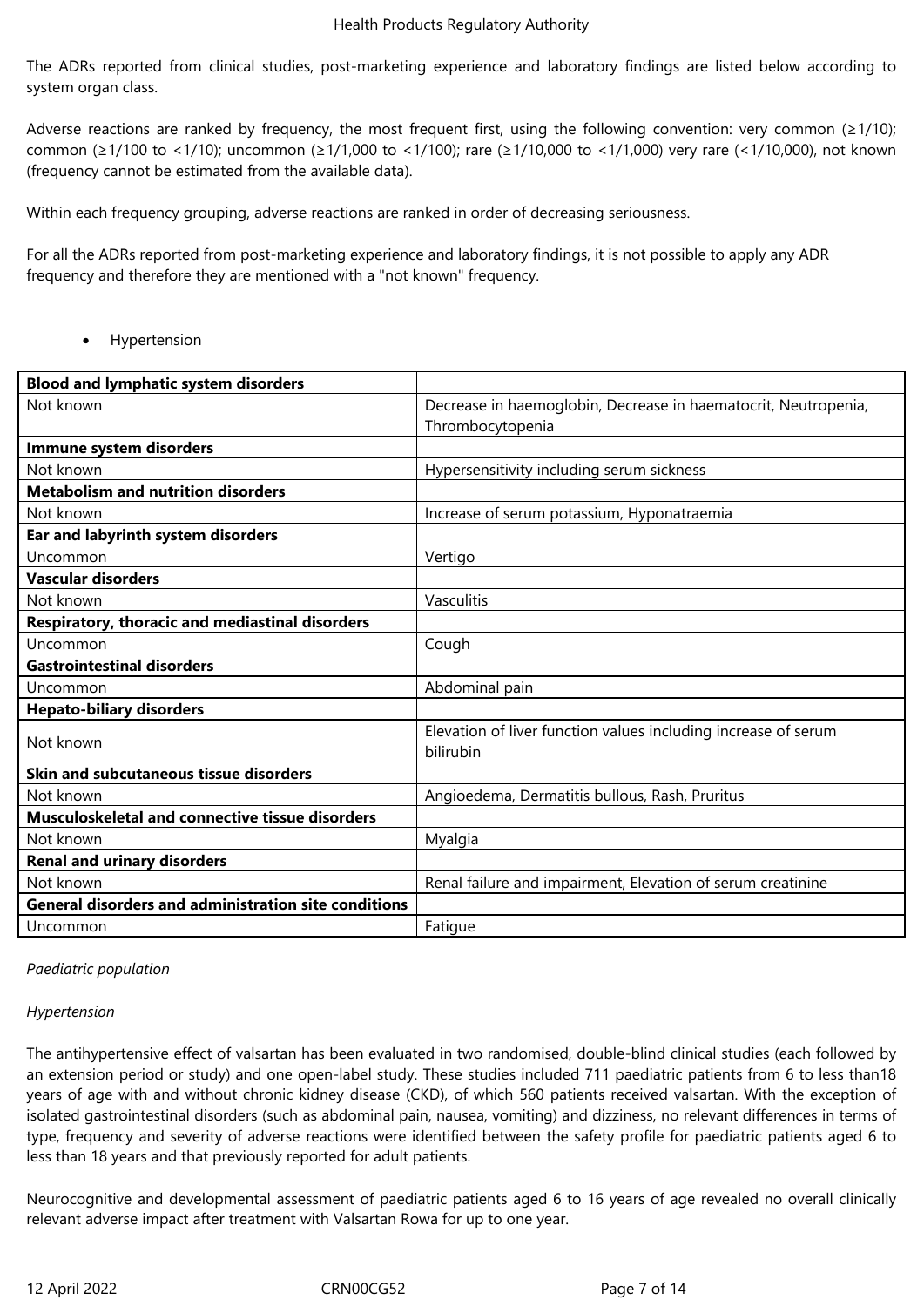A pooled analysis of 560 paediatric hypertensive patients (aged 6-17 years) receiving either valsartan monotherapy [n=483] or combination antihypertensive therapy including valsartan [n=77] was conducted. Of the 560 patients, 85 (15.2%) had CKD (baseline GFR <90 mL/min/1.73m2). Overall, 45 (8.0%) patients discontinued a study due to adverse events. Overall 111 (19.8%) patients experienced an adverse drug reaction (ADR), with headache (5.4%), dizziness (2.3%), and hyperkalemia (2.3%) being the most frequent. In patients with CKD, the most frequent ADRs were hyperkalaemia (12.9%), headache (7.1%), blood creatinine increased (5.9%), and hypotension (4.7%). In patients without CKD, the most frequent ADRs were headache (5.1%) and dizziness (2.7%). ADRs were observed more frequently in patients receiving valsartan in combination with other antihypertensive medications than valsartan alone.

The antihypertensive effect of valsartan in children 1 to less than 6 years of age has been evaluated in three randomised, double-blind clinical studies (each followed by an extension period). In the first

study in 90 children aged 1 to less than 6 years, two deaths and isolated cases of marked liver transaminases elevations were observed. These cases occurred in a population who had significant

comorbidities. A causal relationship to valsartan has not been established. In the two subsequent studies in which 202 children aged 1 to less than 6 years were randomised, no significant

liver transaminase elevations or death occurred with valsartan treatment.

The safety profile seen in controlled-clinical studies in adult patients with post-myocardial infarction and/or heart failure varies from the overall safety profile seen in hypertensive patients. This may relate to the patients underlying disease. ADRs that occurred in adult patients with post-myocardial infarction and/or heart failure patients are listed below:

| <b>Blood and lymphatic system disorders</b>                 |                                                    |
|-------------------------------------------------------------|----------------------------------------------------|
| Not know                                                    | Thrombocytopenia                                   |
| Immune system disorders                                     |                                                    |
| Not known                                                   | Hypersensitivity including serum sickness          |
| <b>Metabolism and nutrition disorders</b>                   |                                                    |
| Uncommon                                                    | Hyperkalaemia                                      |
| Not known                                                   | Increase of serum potassium, Hyponatraemia         |
| <b>Nervous system disorders</b>                             |                                                    |
| Common                                                      | Dizziness, Postural dizziness                      |
| Uncommon                                                    | Syncope, Headache                                  |
| Ear and labyrinth system disorders                          |                                                    |
| Uncommon                                                    | Vertigo                                            |
| <b>Cardiac disorders</b>                                    |                                                    |
| Uncommon                                                    | Cardiac failure                                    |
| <b>Vascular disorders</b>                                   |                                                    |
| Common                                                      | Hypotension, Orthostatic hypotension               |
| Not known                                                   | Vasculitis                                         |
| Respiratory, thoracic and mediastinal disorders             |                                                    |
| Uncommon                                                    | Cough                                              |
| <b>Gastrointestinal disorders</b>                           |                                                    |
| Uncommon                                                    | Nausea, Diarrhoea                                  |
| <b>Hepato-biliary disorders</b>                             |                                                    |
| Not known                                                   | Elevation of liver function values                 |
| Skin and subcutaneous tissue disorders                      |                                                    |
| Uncommon                                                    | Angioedema                                         |
| Not known                                                   | Dermatitis bullous, Rash, Pruritis                 |
| Musculoskeletal and connective tissue disorders             |                                                    |
| Not known                                                   | Myalgia                                            |
| <b>Renal and urinary disorders</b>                          |                                                    |
| Common                                                      | Renal failure and impairment                       |
| Uncommon                                                    | Acute renal failure, Elevation of serum creatinine |
| Not known                                                   | Increase in Blood Urea Nitrogen                    |
| <b>General disorders and administration site conditions</b> |                                                    |
| 12 April 2022                                               | CRN00CG52<br>Page 8 of 14                          |

Post-myocardial infarction and/or heart failure (studied in adult patients only)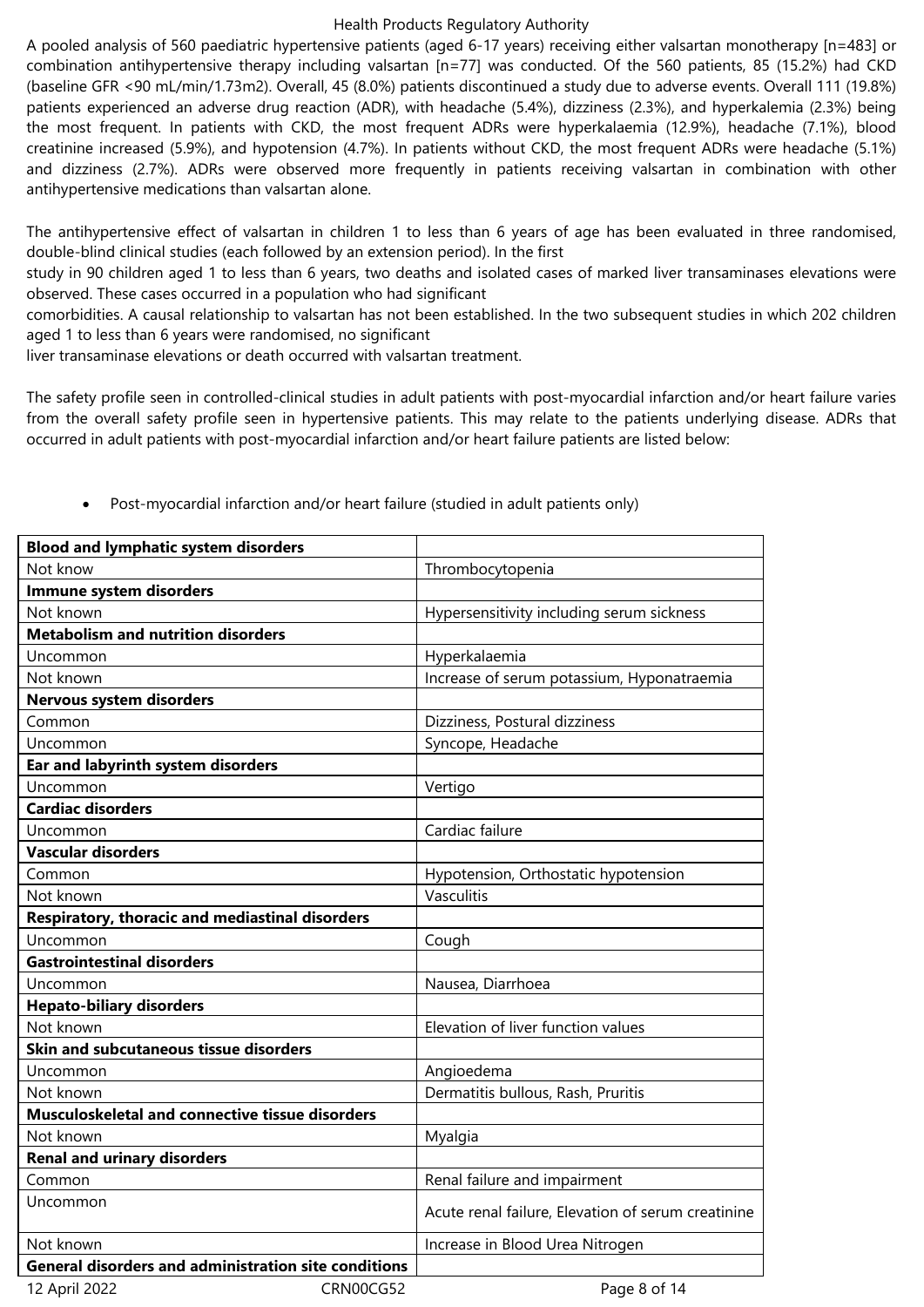#### Reporting of suspected adverse reactions

Reporting suspected adverse reactions after authorisation of the medicinal product is important. It allows continued monitoring of the benefit/risk balance of the medicinal product. Healthcare professionals are asked to report any suspected adverse reactions via HPRA Pharmacovigilance. Website: www.hpra.ie

# **4.9 Overdose**

# *Symptoms*

A Valsartan Rowa overdose could possibly cause a marked hypotension that under certain circumstances could lead to depressed level of consciousness, circulatory collapse and/or shock.

### *Therapy*

Therapeutic measures depend on when the medicine was taken, as well as the type and severity of the symptoms. Here restoration of stable circulatory conditions should be the main concern.

If hypotension occurs, the patient should be placed in a supine position and blood volume correction should be undertaken. Valsartan is unlikely to be removed by haemodialysis.

# **5 PHARMACOLOGICAL PROPERTIES**

# **5.1 Pharmacodynamic properties**

# Pharmacotherapeutic group: Angiotensin II Antagonists, plain, ATC code: C09CA03

Valsartan is an orally active, potent, and specific angiotensin II (Ang II) receptor antagonist. It acts selectively on the  $AT<sub>1</sub>$ receptor subtype, which is responsible for the known actions of angiotensin II. The increased plasma levels of Ang II following  $AT_1$  receptor blockade with valsartan may stimulate the unblocked  $AT_2$  receptor, which appears to counterbalance the effect of the AT<sub>1</sub> receptor. Valsartan does not exhibit any partial agonist activity at the AT<sub>1</sub> receptor and has much (about 20,000 fold) greater affinity for the AT<sub>1</sub> receptor than for the AT<sub>2</sub> receptor. Valsartan is not known to bind to or block other hormone receptors or ion channels known to be important in cardiovascular regulation.

Valsartan does not inhibit ACE (also known as kininase II) which converts Ang I to Ang II and degrades bradykinin. Since there is no effect on ACE and no potentiation of bradykinin or substance P, angiotensin II antagonists are unlikely to be associated with coughing. In clinical trials where valsartan was compared with an ACE inhibitor, the incidence of dry cough was significantly (P<0.05) less in patients treated with valsartan than in those treated with an ACE inhibitor (2.6% versus 7.9% respectively). In a clinical trial of patients with a history of dry cough during ACE inhibitor therapy, 19.5% of trial subjects receiving valsartan and 19.0% of those receiving a thiazide diuretic experienced cough compared to 68.5% of those treated with an ACE inhibitor (P<0.05).

### Dual blockade of the Renin-Angiotensin-Aldosterone-System (RAAS)

Two large randomised, controlled trials (ONTARGET (ONgoing Telmisartan Alone and in combination with Ramipril Global Endpoint Trial) and VA NEPHRON-D (The Veterans Affairs Nephropathy in Diabetes)) have examined the use of the combination of an ACE-inhibitor with an angiotensin II receptor blocker.

ONTARGET was a study conducted in patients with a history of cardiovascular or cerebrovascular disease, or type 2 diabetes mellitus accompanied by evidence of end-organ damage. VA NEPHRON-D was a study in patients with type 2 diabetes mellitus and diabetic nephropathy.

These studies have shown no significant beneficial effect on renal and/or cardiovascular outcomes and mortality, while an increased risk of hyperkalaemia, acute kidney injury and/or hypotension as compared to monotherapy was observed. Given their similar pharmacodynamic properties, these results are also relevant for other ACE-inhibitors and angiotensin II receptor blockers.

ACE-inhibitors and angiotensin II receptor blockers should therefore not be used concomitantly in patients with diabetic nephropathy.

ALTITUDE (Aliskiren Trial in Type 2 Diabetes Using Cardiovascular and Renal Disease Endpoints) was a study designed to test the benefit of adding aliskiren to a standard therapy of an ACE-inhibitor or an angiotensin II receptor blocker in patients with type 2 diabetes mellitus and chronic kidney disease, cardiovascular disease, or both. The study was terminated early because of an increased risk of adverse outcomes. Cardiovascular death and stroke were both numerically more frequent in the aliskiren group than in the placebo group and adverse events and serious adverse events of interest (hyperkalaemia, hypotension and renal dysfunction) were more frequently reported in the aliskiren group than in the placebo group."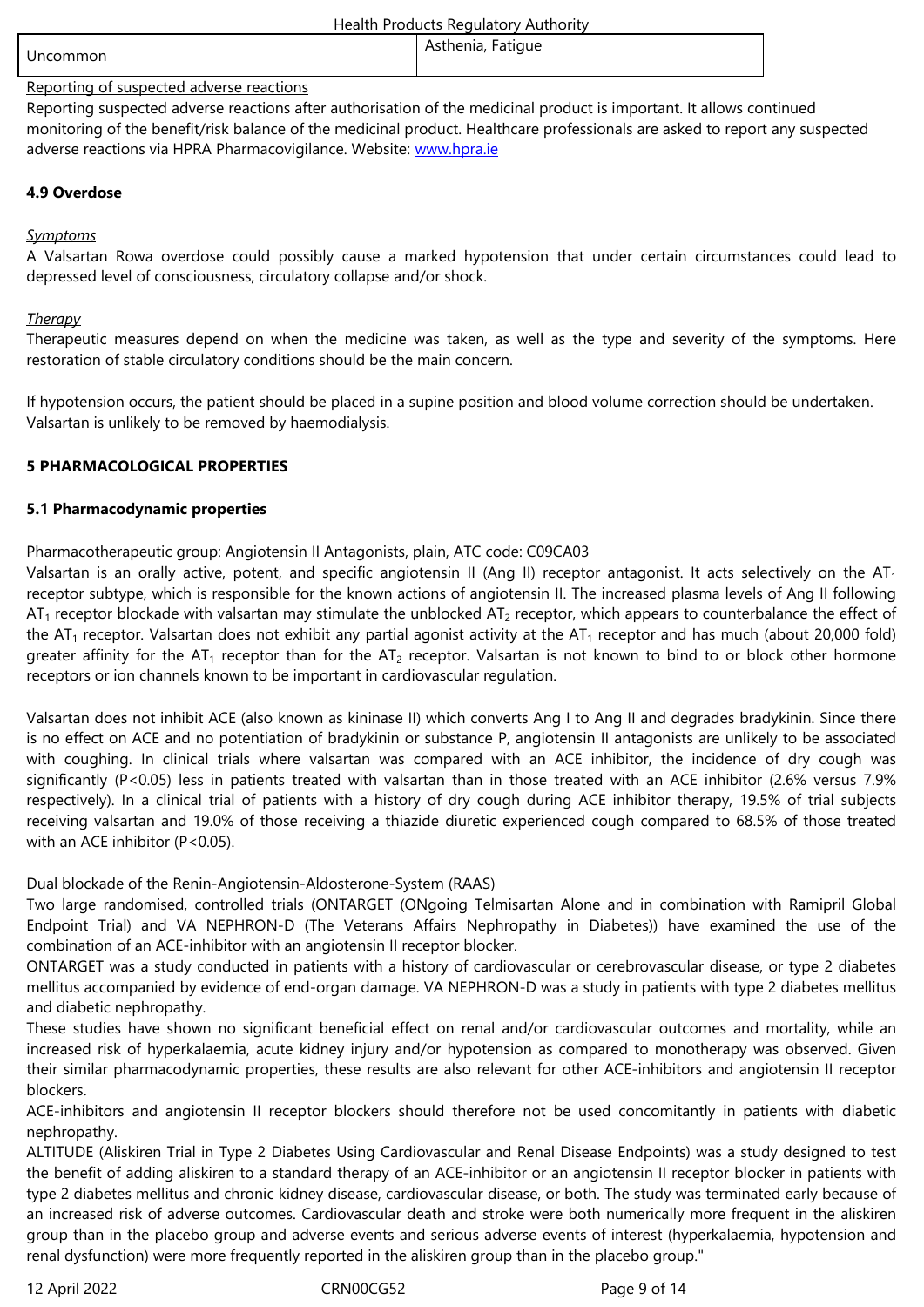# Recent myocardial infarction

The Valsartan In Acute myocardial infarction trial (VALIANT) was a randomised, controlled, multinational, double-blind study in 14,703 patients with acute myocardial infarction and signs, symptoms or radiological evidence of congestive heart failure and/or evidence of left ventricular systolic dysfunction (manifested as an ejection fraction ≤40% by radionuclide ventriculography or ≤35% by echocardiography or ventricular contrast angiography). Patients were randomised within 12 hours to 10 days after the onset of myocardial infarction symptoms to valsartan, captopril, or the combination of both. The mean treatment duration was two years.

The primary endpoint was time to all-cause mortality.

Valsartan was as effective as captopril in reducing all-cause mortality after myocardial infarction. All-cause mortality was similar in the valsartan (19.9%), captopril (19.5%), and valsartan + captopril (19.3%) groups. Combining valsartan with captopril did not add further benefit over captopril alone. There was no difference between valsartan and captopril in all-cause mortality based on age, gender, race, baseline therapies or underlying disease. Valsartan was also effective in prolonging the time to and reducing cardiovascular mortality, hospitalisation for heart failure, recurrent myocardial infarction, resuscitated cardiac arrest, and non-fatal stroke (secondary composite endpoint).

The safety profile of valsartan was consistent with the clinical course of patients treated in the post-myocardial infarction setting. Regarding renal function, doubling of serum creatinine was observed in 4.2% of valsartan-treated patients, 4.8% of valsartan+captopril-treated patients, and 3.4% of captopril-treated patients. Discontinuations due to various types of renal dysfunction occurred in 1.1% of valsartan-treated patients, 1.3% in valsartan+captopril patients, and 0.8% of captopril patients. An assessment of renal function should be included in the evaluation of patients post-myocardial infarction. There was no difference in all-cause mortality, cardiovascular mortality or morbidity when beta blockers were administered together with the combination of valsartan + captopril, valsartan alone, or captopril alone. Irrespective of treatment, mortality was lower in the group of patients treated with a beta blocker, suggesting that the known beta blocker benefit in this population was maintained in this trial.

### Heart failure

Val-HeFT was a randomised, controlled, multinational clinical trial of valsartan compared with placebo on morbidity and mortality in 5,010 NYHA class II (62%), III (36%) and IV (2%) heart failure patients receiving usual therapy with LVEF <40% and left ventricular internal diastolic diameter (LVIDD) >2.9 cm/m2. Baseline therapy included ACE inhibitors (93%), diuretics (86%), digoxin (67%) and beta blockers (36%). The mean duration of follow-up was nearly two years. The mean daily dose of valsartan in Val-HeFT was 254 mg. The study had two primary endpoints: all cause mortality (time to death) and composite mortality and heart failure morbidity (time to first morbid event) defined as death, sudden death with resuscitation, hospitalisation for heart failure, or administration of intravenous inotropic or vasodilator agents for four hours or more without hospitalisation.

All cause mortality was similar (p=NS) in the valsartan (19.7%) and placebo (19.4%) groups. The primary benefit was a 27.5% (95% CI: 17 to 37%) reduction in risk for time to first heart failure hospitalisation (13.9% vs. 18.5%). Results appearing to favour placebo (composite mortality and morbidity was 21.9% in placebo vs. 25.4% in valsartan group) were observed for those patients receiving the triple combination of an ACE inhibitor, a beta blocker and valsartan.

In a subgroup of patients not receiving an ACE inhibitor (n=366), the morbidity benefits were greatest. In this subgroup all-cause mortality was significantly reduced with valsartan compared to placebo by 33% (95% CI: –6% to 58%) (17.3% valsartan vs. 27.1% placebo) and the composite mortality and morbidity risk was significantly reduced by 44% (24.9% valsartan vs. 42.5% placebo).

In patients receiving an ACE inhibitor without a beta-blocker, all cause mortality was similar (p=NS) in the valsartan (21.8%) and placebo (22.5%) groups. Composite mortality and morbidity risk was significantly reduced by 18.3% (95% CI: 8% to 28%) with valsartan compared with placebo (31.0% vs. 36.3%).

In the overall Val-HeFT population, valsartan treated patients showed significant improvement in NYHA class, and heart failure signs and symptoms, including dyspnoea, fatigue, oedema and rales compared to placebo. Patients treated with valsartan had a better quality of life as demonstrated by change in the Minnesota Living with Heart Failure Quality of Life score from baseline at endpoint than placebo. Ejection fraction in valsartan treated patients was significantly increased and LVIDD significantly reduced from baseline at endpoint compared to placebo.

*Paediatric population* **Hypertension**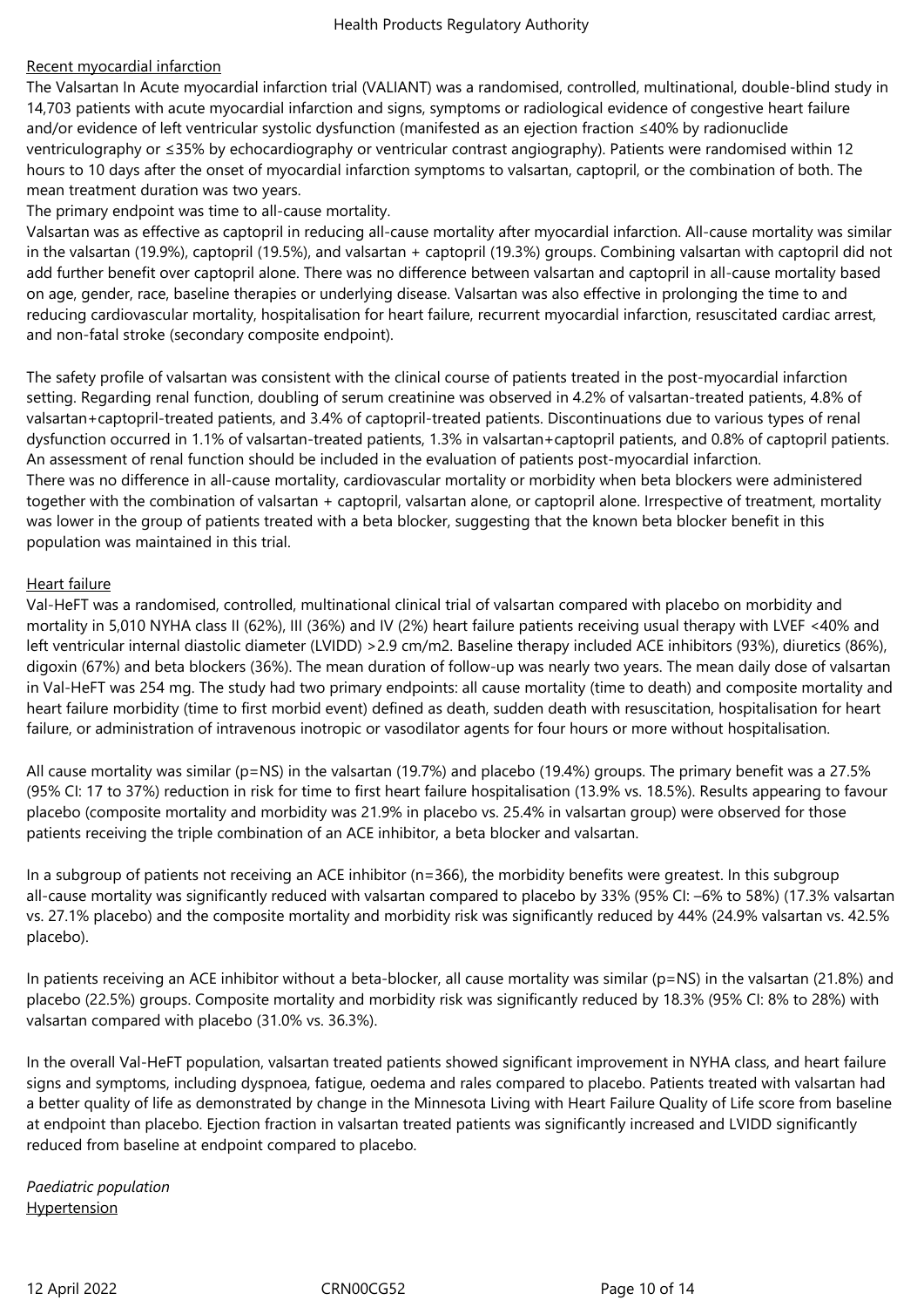The antihypertensive effect of valsartan have been evaluated in four randomized, double-blind clinical studies in 561 paediatric patients from 6 to 18 years of age and 165 paediatric patients 1 to 6 years of age.

Renal and urinary disorders, and obesity were the most common underlying medical conditions potentially contributing to hypertension in the children enrolled in these studies.

### *Clinical experience in children at or above 6 years of age*

In a clinical study involving 261 hypertensive paediatric patients 6 to 16 years of age, patients who weighed <35 kg received 10, 40 or 80 mg of valsartan tablets daily (low, medium and high doses), and patients who weighed ≥35 kg received 20, 80, and 160 mg of valsartan tablets daily (low, medium and high doses). At the end of 2 weeks, valsartan reduced both systolic and diastolic blood pressure in a dose-dependent manner.

Overall, the three dose levels of valsartan (low, medium and high) significantly reduced systolic blood pressure by 8, 10, 12 mm Hg from the baseline, respectively. Patients were re-randomized to either continue receiving the same dose of valsartan or were switched to placebo. In patients who continued to receive the medium and high doses of valsartan, systolic blood pressure at trough was -4 and -7 mm Hg lower than patients who received the placebo treatment. In patients receiving the low dose of valsartan, systolic blood pressure at trough was similar to that of patients who received the placebo treatment. Overall, the dosedependent antihypertensive effect of valsartan was consistent across all the demographic subgroups.

In another clinical study involving 300 hypertensive paediatric patients 6 to 18 years of age, eligible patients were randomized to receive valsartan or enalapril tablets for 12 weeks. Children weighing between ≥18 kg and <35 kg received valsartan 80 mg or enalapril 10 mg; those between ≥35 kg and <80 kg received valsartan 160 mg or enalapril 20 mg; those≥80 kg received valsartan 320 mg or enalapril 40 mg. Reductions in systolic blood pressure were comparable in patients receiving valsartan (15 mmHg) and enalapril (14 mm Hg) (non-inferiority p-value <0.0001). Consistent results were observed for diastolic blood pressure with reductions of 9.1 mmHg and 8.5 mmHg with valsartan and enalapril, respectively.

In a third, open label clinical study, involving 150 paediatric hypertensive patients 6 to 17 years of age, eligible patients (systolic BP ≥95th percentile for age, gender and height) received valsartan for 18 months to evaluate safety and tolerability. Out of the 150 patients participating in this study, 41 patients also received concomitant antihypertensive medication. Patients were dosed based on their weight categories for starting and maintenance doses. Patients weighing >18 to < 35 kg, ≥35 to < 80 kg and ≥ 80 to < 160 kg received 40 mg, 80 mg and 160 mg and the doses were titrated to 80 mg, 160 mg and 320 mg respectively after one week. One half of the patients enrolled (50.0%, n=75) had CKD with 29.3% (44) of patients having CKD Stage 2 (GFR 60 – 89 mL/min/1.73m2) or Stage 3 (GFR 30-59 mL/min/1.73m2). Mean reductions in systolic blood pressure were 14.9 mmHg in all patients (baseline 133.5 mmHg), 18.4 mmHg in patients with CKD (baseline 131.9 mmHg) and 11.5 mmHg in patients without CKD (baseline 135.1 mmHg). The percentage of patients who achieved overall BP control (both systolic and diastolic BP <95th percentile) was slightly higher in the CKD group (79.5%) compared to the non-CKD group (72.2%).

### *Clinical experience in children less than 6 years of age*

Three clinical studies were conducted in 291 patients aged 1 to 5 years.No children below the age of 1 year were enrolled in these studies.

In the first study of 90 patients, dose-response could not be demonstrated, but in the second study of 75 patients, higher doses of valsartan were associated with greater blood pressure reductions.

The third study was a 6 week, randomised double-blind study to evaluate the dose response of valsartan in 126 children 1 to 5 years of age with hypertension with or without CKD randomised to either 0.25 mg/kg or 4 mg/kg body weight respectively. At endpoint, the reduction in Mean systolic blood pressure (MSBP)/ Mean diastolic blood pressure (MDBP) with valsartan 4.0 mg/kg compared to valsartan 0.25 mg/kg was 8.5/6.8 mmHg vs. 4.1/0.3 mmHg, respectively; p=0.0157/p<0.0001). Similarly, the CKD subgroup also showed reductions in MSBP/MDBP with valsartan 4.0 mg/kg compared to 0.25 mg/kg (9.2/6.5 mmHg vs 1.2/ +1.3 mmHg).

The European Medicines Agency has waived the obligation to submit the results of studies with < Valsartan Rowa in all subsets of the paediatric population in heart failure and heart failure after recent myocardial infarction. See section 4.2 for information on paediatric use.

# **5.2 Pharmacokinetic properties**

### Absorption:

Following oral administration of valsartan alone, peak plasma concentrations of valsartan are reached in 2–4 hours with tablets and 1–2 hours with solution formulation. Mean absolute bioavailability is 23% and 39% with tablets and solution formulation,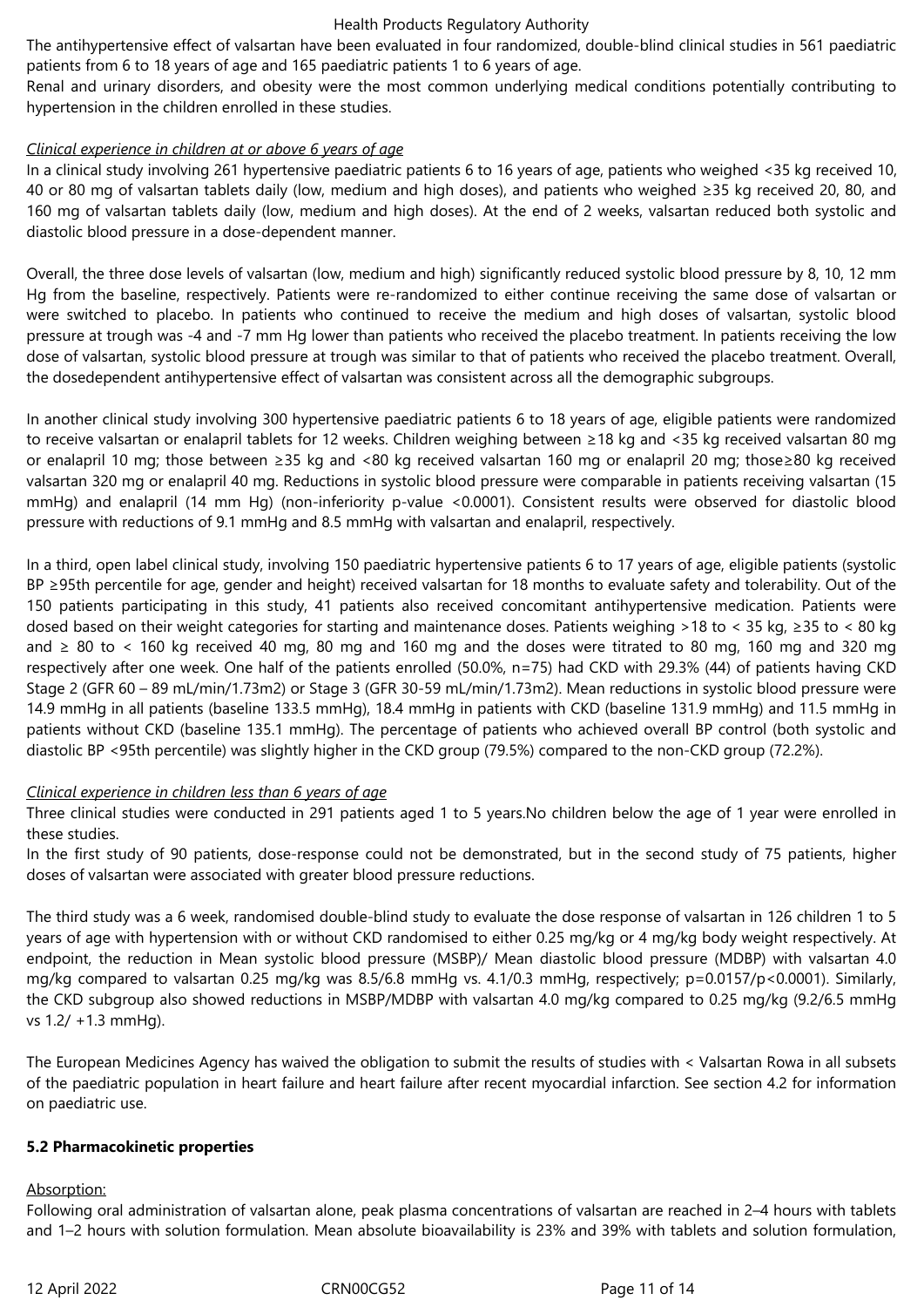respectively. The systemic exposure and peak plasma concentration of valsartan is about 1.7-fold and 2.2-fold higher with the solution compared to the tablets.

Food decreases exposure (as measured by AUC) to valsartan by about 40% and peak plasma concentration (Cmax) by about 50%, although from about 8 h post dosing plasma valsartan concentrations are similar for the fed and fasted groups. This reduction in AUC is not, however, accompanied by a clinically significant reduction in the therapeutic effect, and valsartan can therefore be given either with or without food.

### Distribution:

The steady-state volume of distribution of valsartan after intravenous administration is about 17 litres, indicating that valsartan does not distribute into tissues extensively. Valsartan is highly bound to serum proteins (94–97%), mainly serum albumin.

# Biotransformation:

Valsartan is not biotransformed to a high extent as only about 20% of dose is recovered as metabolites. A hydroxy metabolite has been identified in plasma at low concentrations (less than 10% of the valsartan AUC). This metabolite is pharmacologically inactive.

# Elimination:

Valsartan shows multiexponential decay kinetics ( $t_{\frac{1}{2}a}$  <1 h and  $t_{\frac{1}{2}b}$  about 9 h). Valsartan is primarily eliminated by biliary excretion in faeces (about 83% of dose) and renally in urine (about 13% of dose), mainly as unchanged drug. Following intravenous administration, plasma clearance of valsartan is about 2 l/h and its renal clearance is 0.62 l/h (about 30% of total clearance). The half-life of valsartan is 6 hours.

# In Heart failure patients:

The average time to peak concentration and elimination half-life of valsartan in heart failure patients are similar to that observed in healthy volunteers. AUC and Cmax values of valsartan are almost proportional with increasing dose over the clinical dosing range (40 to 160 mg twice a day). The average accumulation factor is about 1.7. The apparent clearance of valsartan following oral administration is approximately 4.5 l/h. Age does not affect the apparent clearance in heart failure patients.

# **Special populations**

# *Elderly*

A somewhat higher systemic exposure to valsartan was observed in some elderly subjects than in young subjects; however, this has not been shown to have any clinical significance.

### Impaired renal function

As expected for a compound where renal clearance accounts for only 30% of total plasma clearance, no correlation was seen between renal function and systemic exposure to valsartan. Dose adjustment is therefore not required in patients with renal impairment (creatinine clearance >10 ml/min). There is currently no experience on the safe use in patients with a creatinine clearance <10 ml/min and patients undergoing dialysis, therefore valsartan should be used with caution in these patients (see sections 4.2 and 4.4). Valsartan is highly bound to plasma protein and is unlikely to be removed by dialysis.

### Hepatic impairment

Approximately 70% of the dose absorbed is eliminated in the bile, essentially in the unchanged form. Valsartan does not undergo any noteworthy biotransformation. A doubling of exposure (AUC) was observed in patients with mild to moderate hepatic impairment compared to healthy subjects. However, no correlation was observed between plasma valsartan concentration versus degree of hepatic dysfunction. > Valsartan Rowa has not been studied in patients with severe hepatic dysfunction (see sections 4.2, 4.3 and 4.4).

# *Paediatric population*

In a study of 26 paediatric hypertensive patients (aged 1 to 16 years) given a single dose of a suspension of valsartan (mean: 0.9 to 2 mg/kg, with a maximum dose of 80 mg), the clearance (litres/h/kg) of valsartan was comparable across the age range of 1 to 16 years and similar to that of adults receiving the same formulation. (see Absorption information under section 5.2).

### Impaired renal function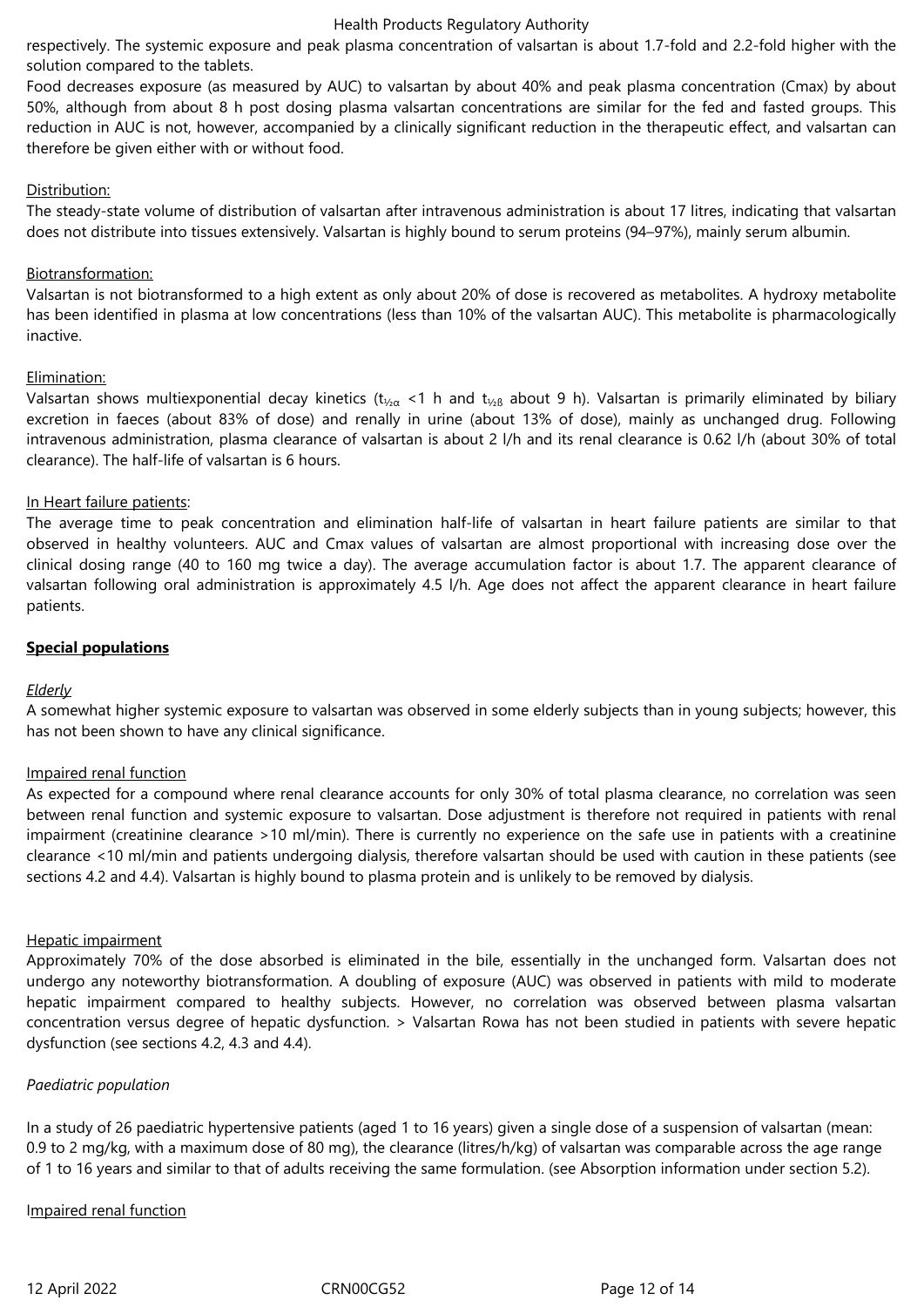Use in paediatric patients with a creatinine clearance <30 ml/min and paediatric patients undergoing dialysis has not been studied, therefore valsartan is not recommended in these patients. No dose adjustment is required for paediatric patients with a creatinine clearance >30 ml/min. Renal function and serum potassium should be closely monitored (see sections 4.2 and 4.4).

# **5.3 Preclinical safety data**

Non-clinical data reveal no special hazard for humans based on conventional studies of safety pharmacology, repeated dose toxicity, genotoxicity, carcinogenic potential.

In rats, maternally toxic doses (600 mg/kg/day) during the last days of gestation and lactation led to lower survival, lower weight gain and delayed development (pinna detachment and ear-canal opening) in the offspring (see section 4.6). These doses in rats (600 mg/kg/day) are approximately 18 times the maximum recommended human dose on a mg/m2 basis (calculations assume an oral dose of 320 mg/day and a 60-kg patient).

In non-clinical safety studies, high doses of valsartan (200 to 600 mg/kg body weight) caused in rats a reduction of red blood cell parameters (erythrocytes, haemoglobin, haematocrit) and evidence of changes in renal haemodynamics (slightly raised plasma urea, and renal tubular hyperplasia and basophilia in males). These doses in rats (200 and 600 mg/kg/day) are approximately 6 and 18 times the maximum recommended human dose on a mg/m2 basis (calculations assume an oral dose of 320 mg/day and a 60-kg patient).

In marmosets at similar doses, the changes were similar though more severe, particularly in the kidney where the changes developed to a nephropathy which included raised urea and creatinine.

Hypertrophy of the renal juxtaglomerular cells was also seen in both species. All changes were considered to be caused by the pharmacological action of valsartan which produces prolonged hypotension, particularly in marmosets. For therapeutic doses of valsartan in humans, the hypertrophy of the renal juxtaglomerular cells does not seem to have any relevance.

### Paediatric population

Daily oral dosing of neonatal/juvenile rats (from a postnatal day 7 to postnatal day 70) with valsartan at doses as low as 1 mg/kg/day (about 10-35% of the maximum recommended paediatric dose of 4 mg/kg/day on systemic exposure basis) produced persistent, irreversible kidney damage. These effects above mentioned represent an expected exaggerated pharmacological effect of angiotensin converting enzyme inhibitors and angiotensin II type 1 blockers; such effects are observed if rats are treated during the first 13 days of life.

This period coincides with 36 weeks of gestation in humans, which could occasionally extend up to 44 weeks after conception in humans. The rats in the juvenile valsartan study were dosed up to day 70, and effects on renal maturation (postnatal 4-6 weeks) cannot be excluded. Functional renal maturation is an ongoing process within the first year of life in humans. Consequently, a clinical relevance in children <1 year of age cannot be excluded, while preclinical data do not indicate a safety concern for children older than 1 year.

# **6 PHARMACEUTICAL PARTICULARS**

### **6.1 List of excipients**

### *Tablet core*

Cellulose, microcrystalline (E 460) Silica, colloidal anhydrous (E 551) Sorbitol (E-420) Magnesium carbonate (E 504) Maize starch, pregelatinised Povidone K-25 (E 1201) Sodium stearylfumarate Sodium lauryl sulphate Crospovidone Type A (E 1202)

### *Film coating*

Lactose monohydrate Hypromellose (E 464) Titanium dioxide (E 171) Macrogol 4000 Yellow iron oxide (E 172)

# **6.2 Incompatibilities**